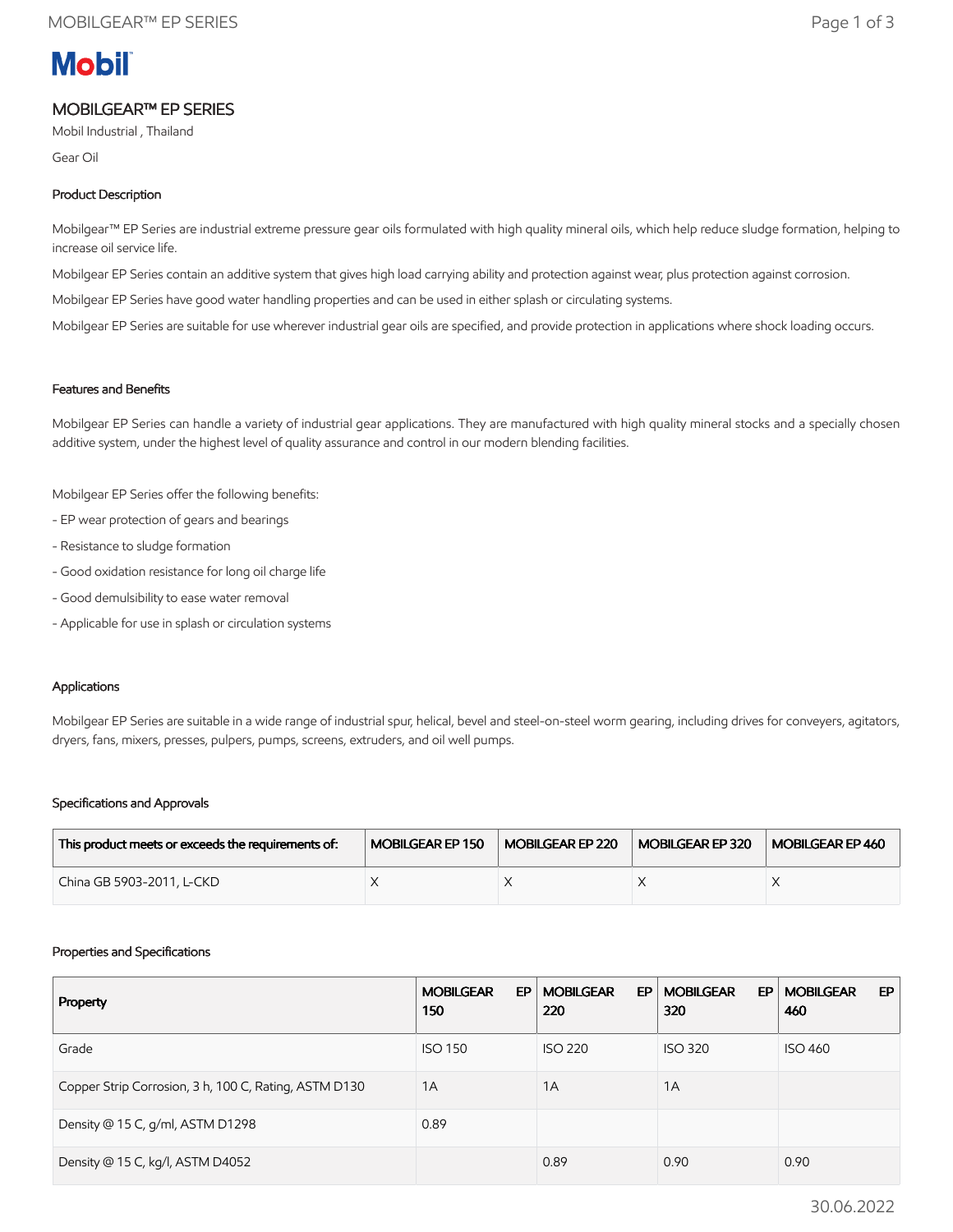## MOBILGEAR™ EP SERIES Page 2 of 3

| Property                                                             | <b>MOBILGEAR</b><br>EP <sup>1</sup><br>150 | <b>MOBILGEAR</b><br>EP<br>220 | <b>MOBILGEAR</b><br>EP<br>320 | EP<br><b>MOBILGEAR</b><br>460 |
|----------------------------------------------------------------------|--------------------------------------------|-------------------------------|-------------------------------|-------------------------------|
| EP Properties, Timken OK Load, lb, ASTM D2782                        | 60                                         | 60                            |                               | 60                            |
| Emulsion, Time to 37 mL Water, 82 C, min, ASTM D1401                 | 30                                         | 30                            | 30                            | 35                            |
| FZG Scuffing, A/8.3/90, Fail Stage, Rating, DIN 51354                | $12+$                                      | $12+$                         | $12+$                         | $12+$                         |
| Flash Point, Cleveland Open Cup, °C, ASTM D92                        | 230                                        |                               | 240                           | 240                           |
| Four-Ball Extreme Pressure Test, Load Wear Index, kgf, ASTM<br>D2783 | 56                                         | 60                            | 60                            | 60                            |
| Four-Ball Extreme Pressure Test, Weld Load, kgf, ASTM D2783          | 300                                        | 300                           | 300                           |                               |
| Kinematic Viscosity @ 100 C, mm2/s, ASTM D445                        | 14.7                                       | 19                            | 24.1                          | 30.6                          |
| Kinematic Viscosity @ 40 C, mm2/s, ASTM D445                         |                                            | 220                           | 320                           | 460                           |
| Pour Point, °C, ASTM D97                                             | $-24$                                      |                               |                               | $-15$                         |
| Rust Characteristics, Procedure B, ASTM D665                         | Pass                                       | Pass                          | Pass                          | Pass                          |
| Viscosity Index, ASTM 2270                                           |                                            |                               |                               | 96                            |
| Viscosity Index, ASTM D2270                                          | 97                                         | 97                            | 97                            |                               |

#### Health and Safety

Health and Safety recommendations for this product can be found on the Material Safety Data Sheet (MSDS) @ [http://www.msds.exxonmobil.com/psims](http://www.msds.exxonmobil.com/psims/psims.aspx) /psims.aspx

All trademarks used herein are trademarks or registered trademarks of Exxon Mobil Corporation or one of its subsidiaries unless indicated otherwise.

05-2022 Esso (Thailand) Public Company Limited 3195/17-29 Rama IV Road Klong Tan, Klong Toey District Bangkok 10110 Thailand

### +66 2 2624 000 [http://www.exxonmobil.com](http://www.exxonmobil.com/)

Typical Properties are typical of those obtained with normal production tolerance and do not constitute a specification. Variations that do not affect product performance are to be expected during normal manufacture and at different blending locations. The information contained herein is subject to change without notice. All products may not be available locally. For more information, contact your local ExxonMobil contact or visit [www.exxonmobil.com](http://www.exxonmobil.com/)

ExxonMobil is comprised of numerous affiliates and subsidiaries, many with names that include Esso, Mobil, or ExxonMobil. Nothing in this document is intended to override or supersede the corporate separateness of local entities. Responsibility for local action and accountability remains with the local ExxonMobil-affiliate entities.

Energy lives here™

**ExconMobil**